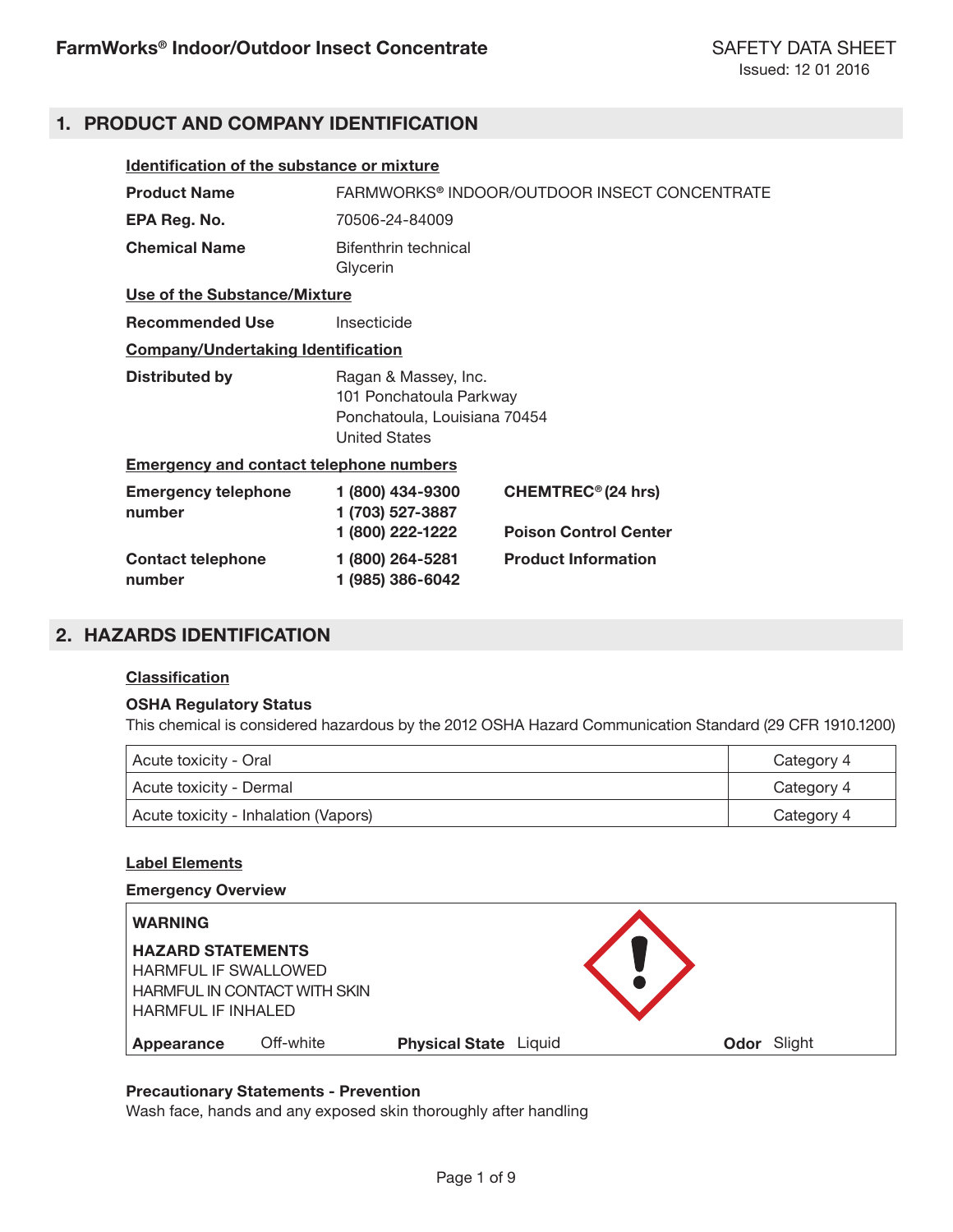Do not eat, drink or smoke when using this product Wear protective gloves/protective clothing/eye protection/face protection Do not get in eyes, on skin, or on clothing Use only outdoors and in well ventilated areas

| IF ON SKIN:   | Wash with plenty of soap and water<br>Call a POISON CENTER or doctor if you feel unwell<br>Wash contaminated clothing before reuse    |
|---------------|---------------------------------------------------------------------------------------------------------------------------------------|
| IF INHALED:   | Remove victim to fresh air and keep at rest in position comfortable to breathing<br>Call a POISON CENTER or doctor if you feel unwell |
| IF SWALLOWED: | Call a POISON CENTER or doctor/physician if you feel unwell<br>Rinse mouth                                                            |

## **Precautionary Statements - Disposal**

Dispose of contents/container to an approved waste disposal plant

## **Hazards Not Otherwise Classified (HNOC) OTHER INFORMATION**

- Very toxic to aquatic life with long lasting effects
- Very toxic to aquatic life

# **3. COMPOSITION / INFORMATION ON INGREDIENTS**

| <b>Chemical Name</b> | <b>CAS-No</b> | Weight $\%$ | <b>Trade Secret</b> |
|----------------------|---------------|-------------|---------------------|
| Bifenthrin technical | 82657-04-3    | 70<br>ن. ا  |                     |

# **4. FIRST AID MEASURES**

| <b>First Aid Measures</b> |                                                                                                                                                                                                                                                             |
|---------------------------|-------------------------------------------------------------------------------------------------------------------------------------------------------------------------------------------------------------------------------------------------------------|
| Eye contact               | Hold eye open and rinse slowly and gently with water for 15 - 20 minutes.<br>Remove contact lenses, if present, after 5 minutes, then continue rinsing eye.<br>Call a poison control center or doctor for treatment advice.                                 |
| <b>Skin contact</b>       | Rinse skin immediately with plenty of water for 15-20 minutes. Remove and<br>wash contaminted clothing before re-use. Call a poison control center or doctor<br>for treatment advice.                                                                       |
| <b>Inhalation</b>         | Move person to fresh air. If person is not breathing, call 911 or an ambulance,<br>then give artificial respiration, preferably mouth-to-mouth if possible. If breathing<br>is irregular or stopped, administer artificial respiration. Call a physician or |
| poison                    |                                                                                                                                                                                                                                                             |
|                           | control center immediately.                                                                                                                                                                                                                                 |
| Ingestion                 | Call a physician or poison control center immediately. Never give anything by<br>mouth to an unconscious person. Do not induce vomiting without medical advice.                                                                                             |
|                           | <b>Most Important Sympyoms and Effects, Both Acute and Delayed</b>                                                                                                                                                                                          |

**Most important symptoms** No information available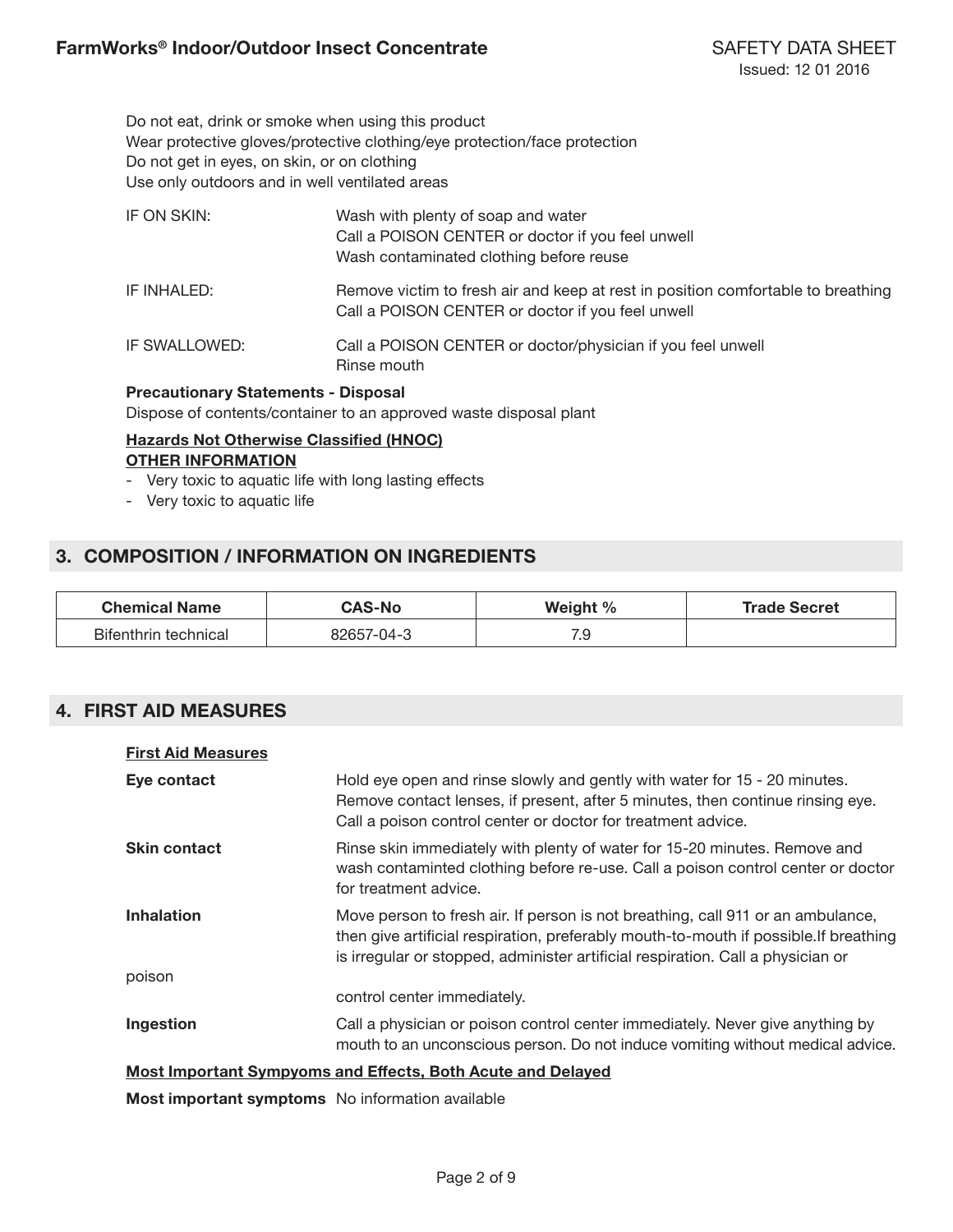**and effects**

**Indication of Any Immediate Medical Attention and Special Treatment Needed**

**Notes to physician** This product contains a pyrethroid. Treatment is symptomatic and supportive.

# **5. FIRE-FIGHTING MEASURES**

## **Suitable Extinguishing Media**

Use extinguishing measures that are appropriate to local circumstances and the surrounding environment.

**Unsuitable extinguishing media** No information available

#### **Specific Hazards Arising from the Chemical**

No information available.

**Hazardous combustion products** 

Carbon dioxide (CO<sub>2</sub>). Carbon monoxide. Chlorine. Hydrogen chloride. Hydrogen flouride.

## **Explosion data**

## **Protective equipment and precautions for firefighters**

Use personal protective equipment. As in any fire, wear self-contained breathing apparatus pressuredemand, MSHA/NIOSH (approved or equivalent) and full protective gear.

# **6. ACCIDENTAL RELEASE MEASURES**

## **Personal Precautions, Protective Equipment and Emergency Procedures**

**Personal precautions** Avoid contact with the skin and the eyes. Use personal protective equipment. Remove all sources of ignition.

## **Environmental Precautions**

**Environmental Precautions** Consult a regulatory specialist to determine appropriate state or local reporting requirements, for assistance in waste characterization and/or hazardous waste disposal and other requirements listed in pertinenet environmental permits.

## **Methods and Material for Containment and Cleaning Up**

| <b>Methods for Clean-up</b> | Soak up with inert absorbent material (e.g. sand, silica gel, acid binder,   |
|-----------------------------|------------------------------------------------------------------------------|
| universal                   |                                                                              |
|                             | binder, sawdust). Sweep up and shovel into suitable containers for disposal. |

# **7. HANDLING AND STORAGE**

## **Precautions for Safe Handling**

**Handling** Keep out of reach of children. Keep away from heat, sparks and open flame. No smoking.

## **Conditions for Safe Storage, Including any Incompatabilities**

**Storage** Keep container tightly closed in a dry and well-ventilated place. Store in an area where cross-contamination with pesticides, fertilizers, food or feed could not occur.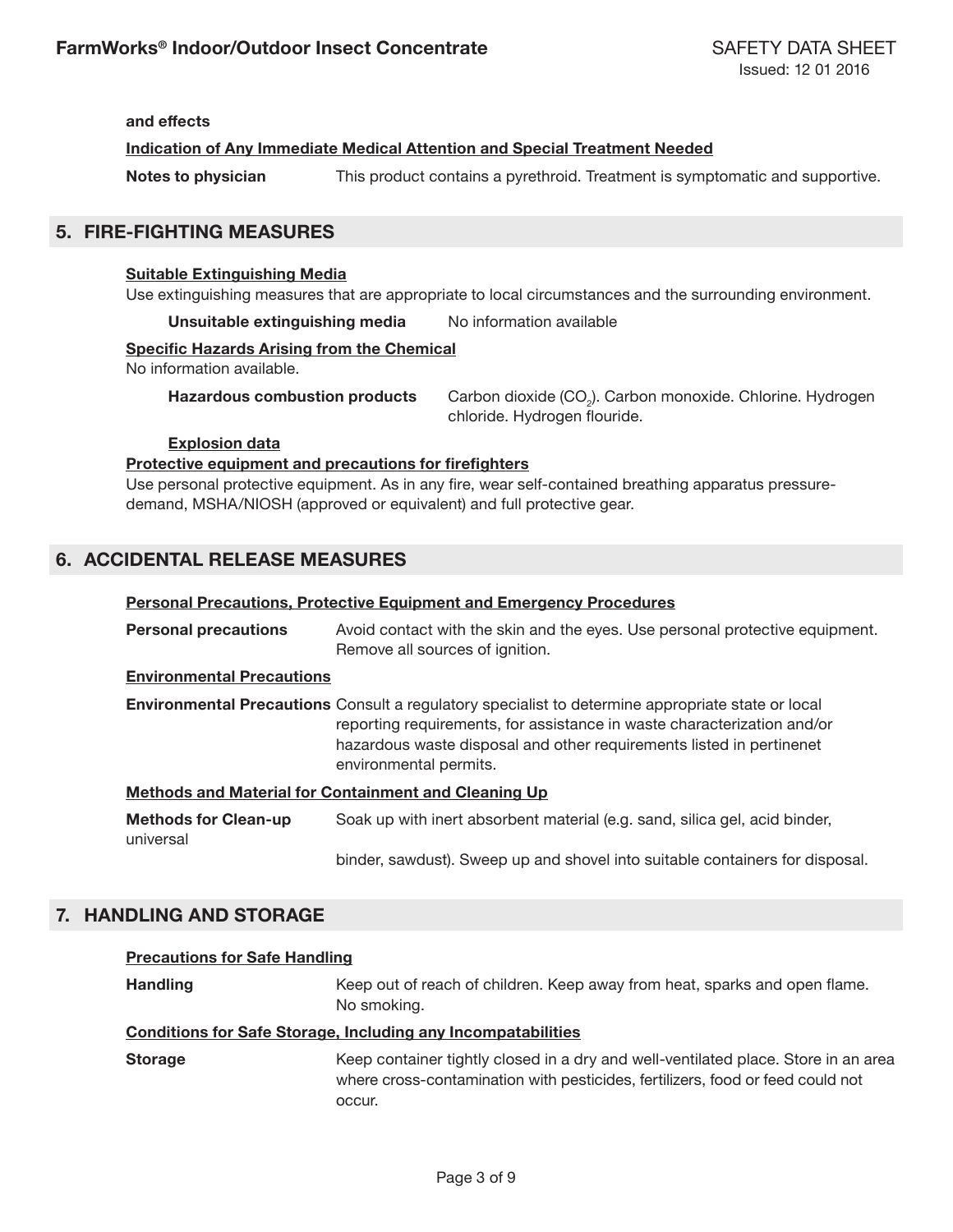**Incompatible materials** No materials to be especially mentioned.

# **8. EXPOSURE CONTROLS / PERSONAL PROTECTION**

| <b>Exposure Guidelines</b>                      | This product does not contain any hazardous materials with occupational<br>exposure limits established by the region specific regulatory bodies.                                                                                                                                                                                                                                                                                                                                                                                                                                                                                                                                                                                                                                |
|-------------------------------------------------|---------------------------------------------------------------------------------------------------------------------------------------------------------------------------------------------------------------------------------------------------------------------------------------------------------------------------------------------------------------------------------------------------------------------------------------------------------------------------------------------------------------------------------------------------------------------------------------------------------------------------------------------------------------------------------------------------------------------------------------------------------------------------------|
| <b>Engineering Controls</b>                     | Investigate engineering techniques to reduce exposures. Local mechanical<br>exhaust ventilation is preferred. Consult ACGIH ventilation manual or NFPA<br>Standard 91 for design of exhaust systems.                                                                                                                                                                                                                                                                                                                                                                                                                                                                                                                                                                            |
| <b>Personal protective equipment</b>            |                                                                                                                                                                                                                                                                                                                                                                                                                                                                                                                                                                                                                                                                                                                                                                                 |
| Eye / face protection                           | Where there is potential for eye contact have eye flushing equipment available.<br>Use eye protection to avoid eye contact.                                                                                                                                                                                                                                                                                                                                                                                                                                                                                                                                                                                                                                                     |
| <b>Skin protection</b>                          | Protective gloves. Lightweight protective clothing.                                                                                                                                                                                                                                                                                                                                                                                                                                                                                                                                                                                                                                                                                                                             |
| <b>Respiratory protection</b>                   | Where airborne exposure is likely, use NIOSH approved respiratory protection<br>equipment appropriate to the material and/or its components. Full facepiece<br>equipment is recommended and, if used, replaces need for face shield and/or<br>chemical goggles. If exposures cannot be kept at a minimum with engineering<br>controls, consult respirator manufacturer to determine appropriate type<br>equipment for given application. Observe respirator use limitations specified by<br>NIOSH or the manufacturer. For emergency and other conditions where there<br>may be a potential for significant exposure, use an approved full face positive-<br>pressure, self-contained breathing apparatus. Respiratory protection programs<br>must comply with 29 CFR 1910.134. |
| <b>General Hygiene</b><br><b>Considerations</b> | Do not eat, drink or smoke when using this product. Wear suitable gloves and<br>eye/face protection. Wash hands and face before breaks and immediately after<br>handling the product. Remove and wash contaminated clothing before re-use.                                                                                                                                                                                                                                                                                                                                                                                                                                                                                                                                      |

# **9. PHYSICAL AND CHEMICAL PROPERTIES**

#### **Information on basic physical and chemical properties**

| <b>Physical State</b>                         | Liquid                              | Odor                                   | Slight               |
|-----------------------------------------------|-------------------------------------|----------------------------------------|----------------------|
| Appearance                                    | Off-white                           | <b>Color</b>                           | Not available        |
| <b>Property</b>                               | <b>Values</b>                       | Property                               | <b>Values</b>        |
| pH                                            | 6                                   | Lower Flammability Limit Not available |                      |
| <b>Melting Point / Freezing</b>               | $7^{\circ}$ C / 45 $^{\circ}$ F     | <b>Vapor Pressure</b>                  | Not available        |
| <b>Point</b>                                  |                                     | <b>Vapor Density</b>                   | Not available        |
| <b>Boiling Point / Range</b>                  | Not available                       | <b>Specific Gravity</b>                | 1.039 $g/ml$         |
| <b>Flash Point</b>                            | $>100^{\circ}$ C / $>212^{\circ}$ F | <b>Water Solubility</b>                | Dispersible in water |
| <b>Evaporation Rate</b>                       | Not available                       | <b>Solubility in Other Solvents</b>    | Not available        |
| Flammability (solid, gas)                     | Not available                       | <b>Partition Coefficient:</b>          | Not available        |
| <b>Flammability limit in air</b>              |                                     | n-octanol/water                        |                      |
| <b>Upper Flammability Limit</b> Not available |                                     | <b>Autoignition temperature</b>        | Not available        |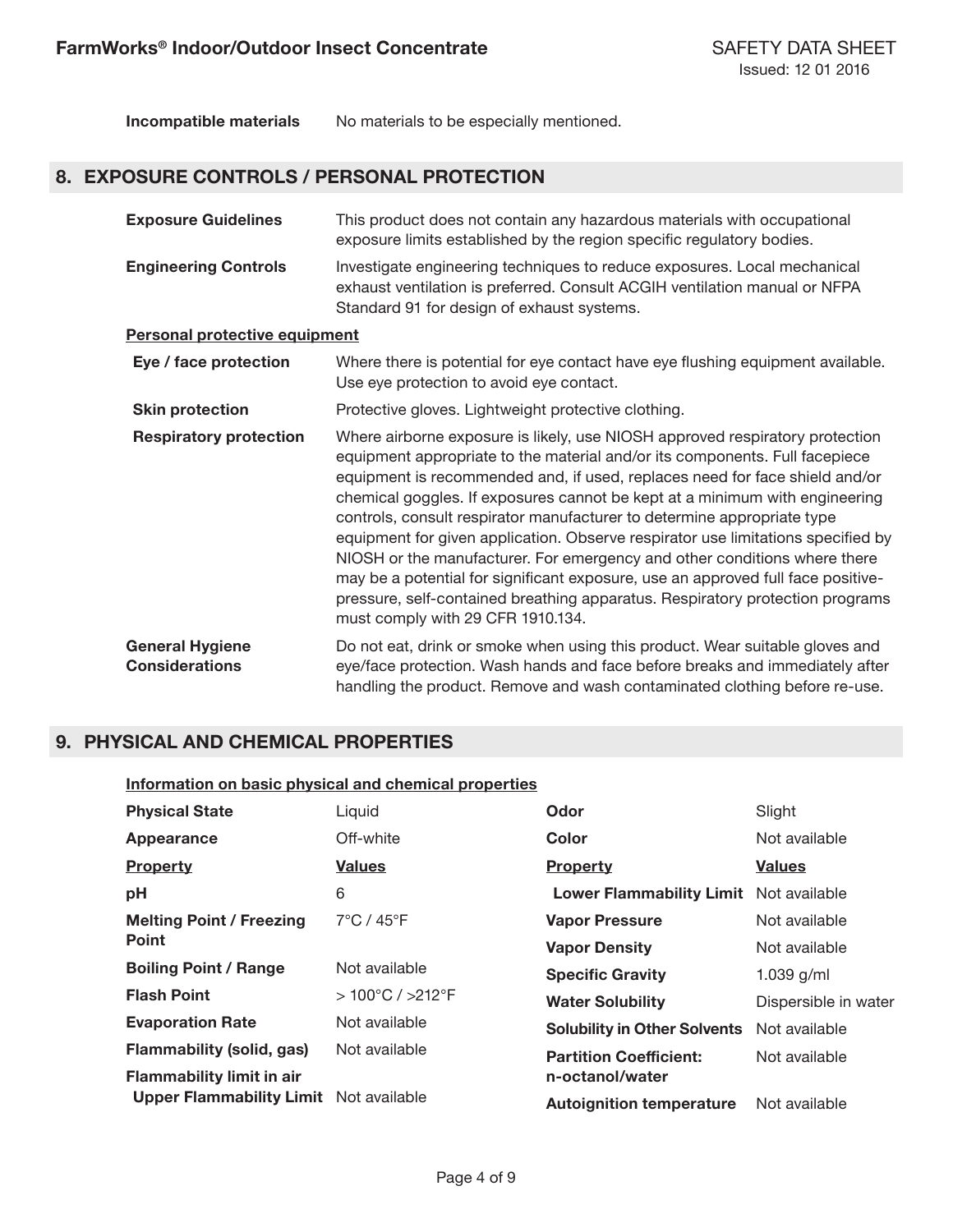| <b>Decomposition temperature Not available</b> |               | <b>Explosive Properties</b> | Not available |
|------------------------------------------------|---------------|-----------------------------|---------------|
| <b>Viscosity, Kinematic</b>                    | Not available | <b>Oxidizing Properties</b> | Not available |
| <b>Dynamic Viscosity</b>                       | Not available |                             |               |
| <b>OTHER INFORMATION</b>                       |               |                             |               |
| <b>Softening Point</b>                         | Not available | <b>Density</b>              | Not available |
| <b>Molecular Weight</b>                        | Not available | <b>Bulk Density</b>         | $8.66$ lb/gal |
| <b>VOC Content</b>                             | Not available |                             |               |

# **10.STABILITY AND REACTIVITY**

**Reactivity** No data available

**Chemical Stability** Stable under recommended storage conditions

**Possibilty of Hazardous Reactions** None under normal processing

**Conditions to Avoid** Heat, flames, and sparks

**Incompatible Materials** No materials to be especially mentioned.

## **Hazardous decomposition products**

 $\rm{Carbon}$  monoxide,  $\rm{Carbon}$  dioxide ( $\rm{CO_2}$ ), chlorine, Hydrogen chloride, Hydrogen fluoride.

# **11. TOXICOLOGICAL INFORMATION**

| Information on Likely Routes of Exposure    |                                                                                                                                                                                  |
|---------------------------------------------|----------------------------------------------------------------------------------------------------------------------------------------------------------------------------------|
| <b>Product Information</b>                  | <b>FarmWorks INDOOR/OUTDOOR INSECT CONCENTRATE</b>                                                                                                                               |
|                                             | Acute oral LD50 - 632 mg/kg (rat)                                                                                                                                                |
|                                             | Acute dermal LD50 - > 2,000 mg/kg (rabbit)                                                                                                                                       |
|                                             | Acute Inhalation LC50 - 11.58 mg/L/1 hr (rat)                                                                                                                                    |
| <b>Inhalation</b>                           | Harmful by inhalation.                                                                                                                                                           |
| <b>Eye Contact</b>                          | May cause irritation.                                                                                                                                                            |
| <b>Skin Contact</b>                         | May be harmful if absorbed through the skin. Skin exposure may result in<br>rashes, numbing, burning, or tingling, which are reversible and usually subsides<br>within 12 hours. |
| Ingestion                                   | HARMFUL IF SWALLOWED.                                                                                                                                                            |
| <b>Component Information</b>                | Bifenthrin products may produce skin sensations such as rashes, numbing,<br>burning, or tingling, which are reversible and usually subside in 12 hours.                          |
| <b>Information on Toxicological Effects</b> |                                                                                                                                                                                  |
| <b>Symptoms</b>                             | No information available                                                                                                                                                         |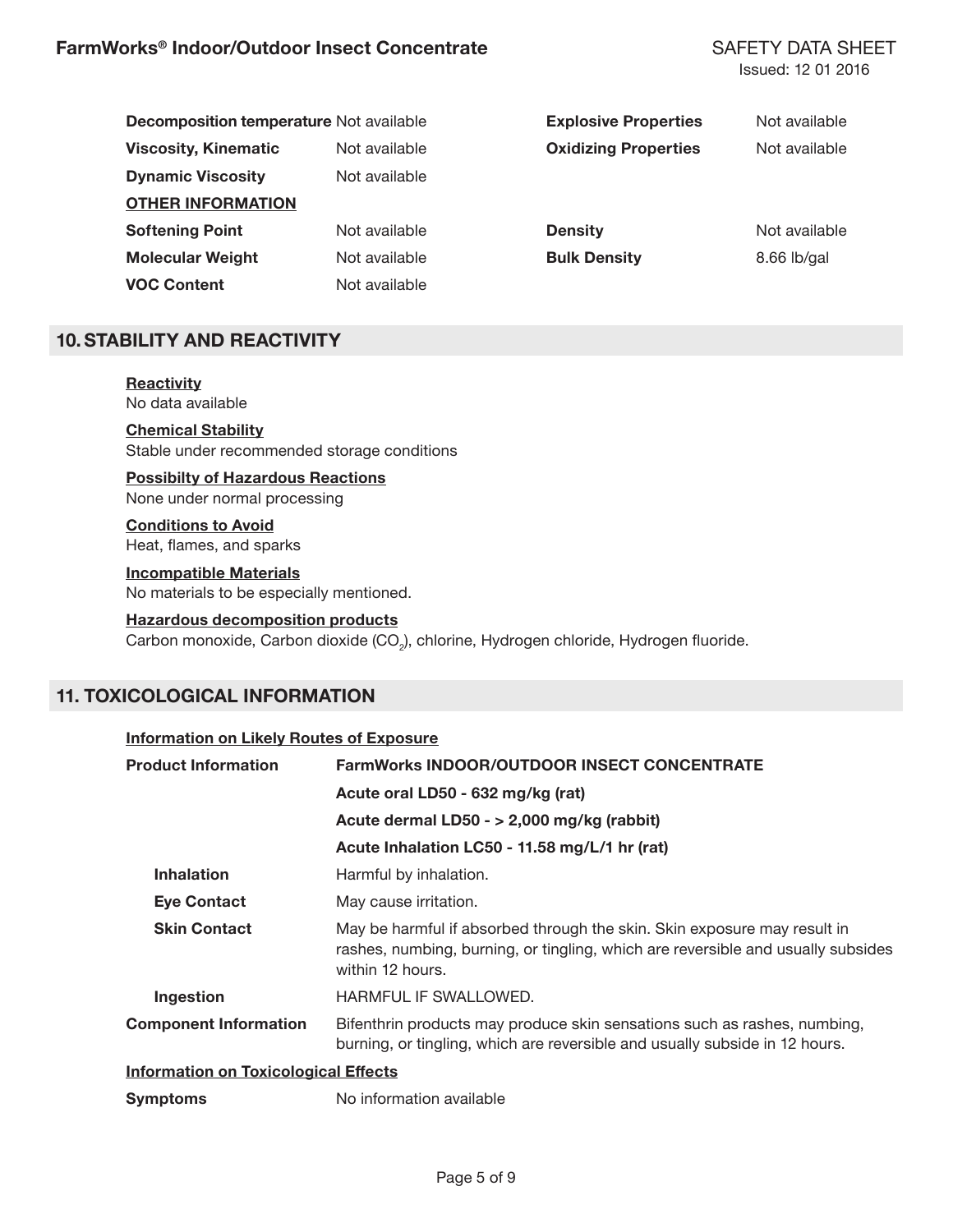## **Delayed and Immediate Effects as well as Chronic Effects from Short and Long-Term Exposure**

| <b>Sensitization</b>                                        | No information available                                                                                                                                                                                                                                                                                                                                                                                                                                                                                                                                                                                                                                                                                                                                                                                                                                                                                                                                                                                                                                                                                                                                                                                                                                                                                                                                                                                                                                                       |
|-------------------------------------------------------------|--------------------------------------------------------------------------------------------------------------------------------------------------------------------------------------------------------------------------------------------------------------------------------------------------------------------------------------------------------------------------------------------------------------------------------------------------------------------------------------------------------------------------------------------------------------------------------------------------------------------------------------------------------------------------------------------------------------------------------------------------------------------------------------------------------------------------------------------------------------------------------------------------------------------------------------------------------------------------------------------------------------------------------------------------------------------------------------------------------------------------------------------------------------------------------------------------------------------------------------------------------------------------------------------------------------------------------------------------------------------------------------------------------------------------------------------------------------------------------|
| <b>Mutagenic effects</b>                                    | No information available                                                                                                                                                                                                                                                                                                                                                                                                                                                                                                                                                                                                                                                                                                                                                                                                                                                                                                                                                                                                                                                                                                                                                                                                                                                                                                                                                                                                                                                       |
| Carcinogenicity                                             | <b>BIFEN</b><br>In studies with laboratory animals, Bifenthrin technical did not cause<br>reproductive toxicity or teratogenicity. Tremors were associated with repeated<br>exposure of laboratory animals to Bifenthrin technical. In lifetime feeding<br>studies conducted with rodents a slight increase in the incidence of urinary<br>bladder tumors at the highest dose in male mice was considered to be an<br>equivocal response, not evidence of a clear compound-related effect. The<br>overall absence of genotoxicity has been demonstrated in mutagenicity<br>tests with Bifenthrin. Chronic exposure to aromatic hydrocarbons may cause<br>headaches, dizziness, loss of sensations or feelings and liver and kidney<br>damage. There is no sufficient evidence to suggest that aromatic hydrocarbons<br>are reproductive toxicants, mutagens or developmental toxicants. Bifenthrin<br>technical- In studies with laboratory animals, bifenthrin did not cause<br>reproductive toxicity or teratogenicity. Tremors were associated with repeated<br>exposure of laboratory animals with Bifenthrin. In lifetime feeding studies<br>conducted with rodents, a slight increase in the incidence of urinary bladder<br>tumors at the highest dose in male mice was considered to be an equivocal<br>response, not evidence of a clear compound-related effect. The overall absence<br>of genotoxicity has been demonstrated in mutagenicity tests with bifenthrin. |
| <b>Reproductive Effects</b>                                 | No information available                                                                                                                                                                                                                                                                                                                                                                                                                                                                                                                                                                                                                                                                                                                                                                                                                                                                                                                                                                                                                                                                                                                                                                                                                                                                                                                                                                                                                                                       |
| <b>STOT - Single Exposure</b>                               | No information available                                                                                                                                                                                                                                                                                                                                                                                                                                                                                                                                                                                                                                                                                                                                                                                                                                                                                                                                                                                                                                                                                                                                                                                                                                                                                                                                                                                                                                                       |
| <b>STOT - Repeated Exposure</b> No information available    |                                                                                                                                                                                                                                                                                                                                                                                                                                                                                                                                                                                                                                                                                                                                                                                                                                                                                                                                                                                                                                                                                                                                                                                                                                                                                                                                                                                                                                                                                |
| <b>Aspiration Hazard</b>                                    | No information available                                                                                                                                                                                                                                                                                                                                                                                                                                                                                                                                                                                                                                                                                                                                                                                                                                                                                                                                                                                                                                                                                                                                                                                                                                                                                                                                                                                                                                                       |
| <b>Numerical Measures of Toxicity - Product Information</b> |                                                                                                                                                                                                                                                                                                                                                                                                                                                                                                                                                                                                                                                                                                                                                                                                                                                                                                                                                                                                                                                                                                                                                                                                                                                                                                                                                                                                                                                                                |
| LD50 Oral                                                   | 632 mg/kg (rat)                                                                                                                                                                                                                                                                                                                                                                                                                                                                                                                                                                                                                                                                                                                                                                                                                                                                                                                                                                                                                                                                                                                                                                                                                                                                                                                                                                                                                                                                |
| <b>LD50 Dermal</b>                                          | $>$ 2000 mg/kg (rat)                                                                                                                                                                                                                                                                                                                                                                                                                                                                                                                                                                                                                                                                                                                                                                                                                                                                                                                                                                                                                                                                                                                                                                                                                                                                                                                                                                                                                                                           |
| <b>LC50 Inhalation</b>                                      | Inhalation LC50 11.58 mg/l (1 hr)                                                                                                                                                                                                                                                                                                                                                                                                                                                                                                                                                                                                                                                                                                                                                                                                                                                                                                                                                                                                                                                                                                                                                                                                                                                                                                                                                                                                                                              |

# **12.ECOLOGICAL INFORMATION**

## **Ecotoxicity**

Bifenthrin: Highly toxic to fish and aquatic arthropods (LC50 values between 0.0038 to 17.8 ug/L). Slightly toxic to water fowl and upland game birds (LD50 between 1800 to >2150 mg/kg).

## **Persistence / Degradability**

No information available.

## **Bioaccumulation / Accumulation**

No information available.

## **Other Adverse Effects**

No information available.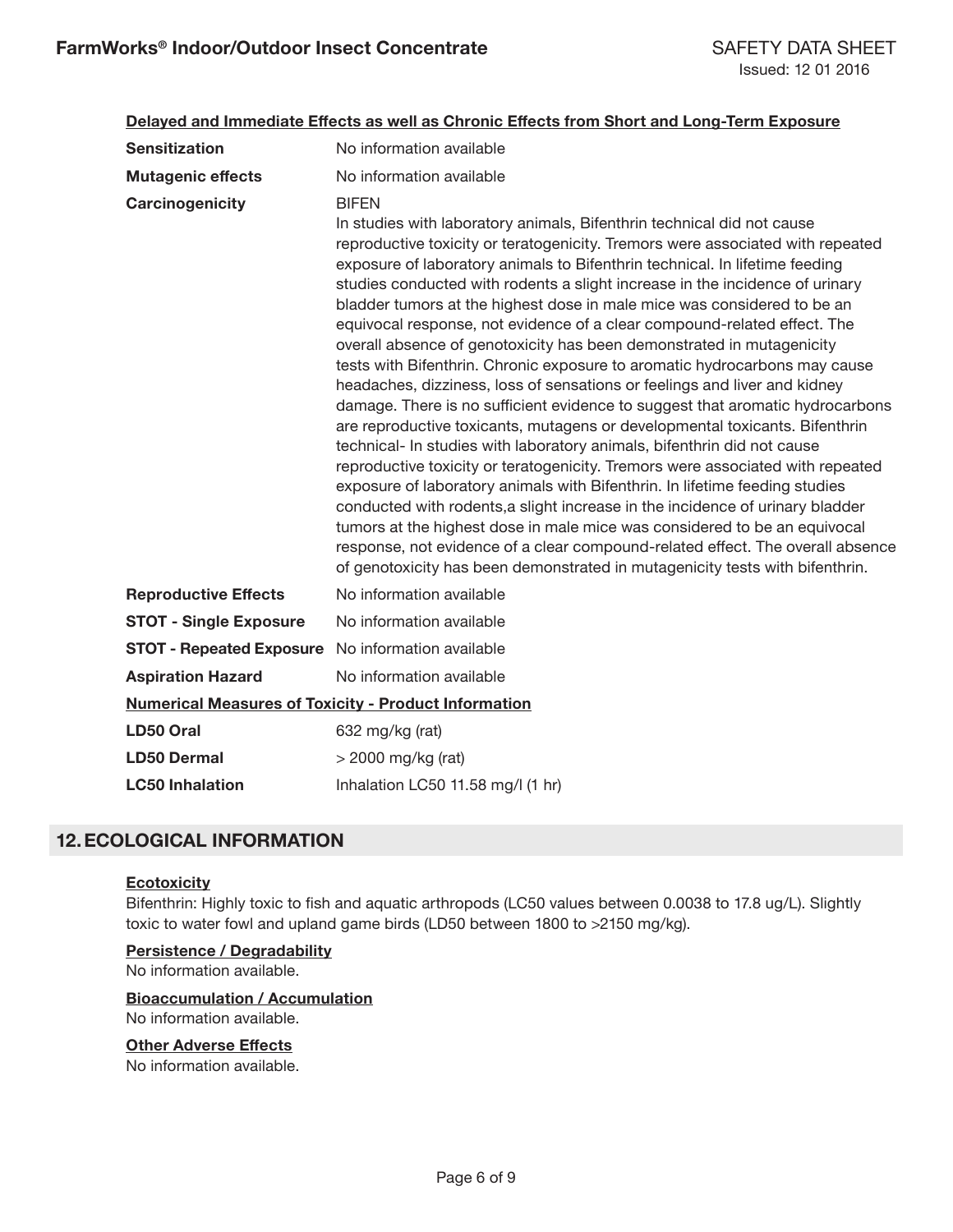# **13.DISPOSAL CONSIDERATIONS**

## **Waste Treatment Methods**

| <b>Waste Disposal Method</b>  | Pesticide wastes are acutely hazardous. Improper disposal of excess<br>pesticide or rinsate is a violation of Federal law. If the wastes cannot be<br>disposed of by use or according to label instructions, contact your State<br>Pesticide or Environmental Control Agency, or the Hazardous Waste<br>representative at the nearest EPA Regional Office for guidance. |
|-------------------------------|-------------------------------------------------------------------------------------------------------------------------------------------------------------------------------------------------------------------------------------------------------------------------------------------------------------------------------------------------------------------------|
| <b>Contaminated Packaging</b> | Refer to product label.                                                                                                                                                                                                                                                                                                                                                 |

## **14. TRANSPORT INFORMATION**

| <b>DOT</b>               | Not regulated |
|--------------------------|---------------|
| <b>ICAO</b>              | Not regulated |
| <b>IATA</b>              | Not regulated |
| <b>IMDG</b> / <b>IMO</b> | Not regulated |

# **15.REGULATORY INFORMATION**

**\_**

This chemical is a pesticide product registered by the Environmental Protection Agency and is subject to certain labeling requirements under federal pesticide law. These requirements differ from the classification criteria and hazard information required for safet data sheets, and for workplace labels of non-pesticide chemicals. The following is the hazard information as required on the pesticide label:

| Signal Word                | CAUTION                                                                                                                                                        |
|----------------------------|----------------------------------------------------------------------------------------------------------------------------------------------------------------|
| <b>Ventilation Control</b> | PESTICIDE APPLICATORS & WORKERS MUST REFER TO PRODUCT<br>LABELING AND DIRECTIONS FOR USE IN ACCORDANCE WITH EPA<br>WORKER PROTECTION STANDARD 40 CFR PART 170. |
|                            |                                                                                                                                                                |

**Harmful if swallowed. Harmful if inhaled or absorbed through skin. Toxic to fish and aquatic inverebrates.**

| <b>International Inventory</b> |                 |
|--------------------------------|-----------------|
| <b>USINV</b>                   | Not determined  |
| <b>DSL/NDSL</b>                | Not determined  |
| <b>EINECS/ELINCS</b>           | Does not comply |
| <b>ENCS</b>                    | Does not comply |
| <b>IECSC</b>                   | Does not comply |
| <b>KECL</b>                    | Does not comply |
| <b>PICCS</b>                   | Does not comply |
| <b>AICS</b>                    | Does not comply |
| <b>TSCA</b>                    | Does not comply |
|                                |                 |

**TSCA** - United States Toxic Substances Control Act Section 8(b) Inventory

**DSL/NDSL** - Canadian Domestic Substances List / Non-Domestic Substances List

**EINECS/ELINCS** - European Inventory of Existing Commercial Chemical Substances / EU List of Notified Chemical Substances **ENCS** - Japan Existing and New Chemical Substances

**IECSC** - China Inventory of Existing Chemical Substances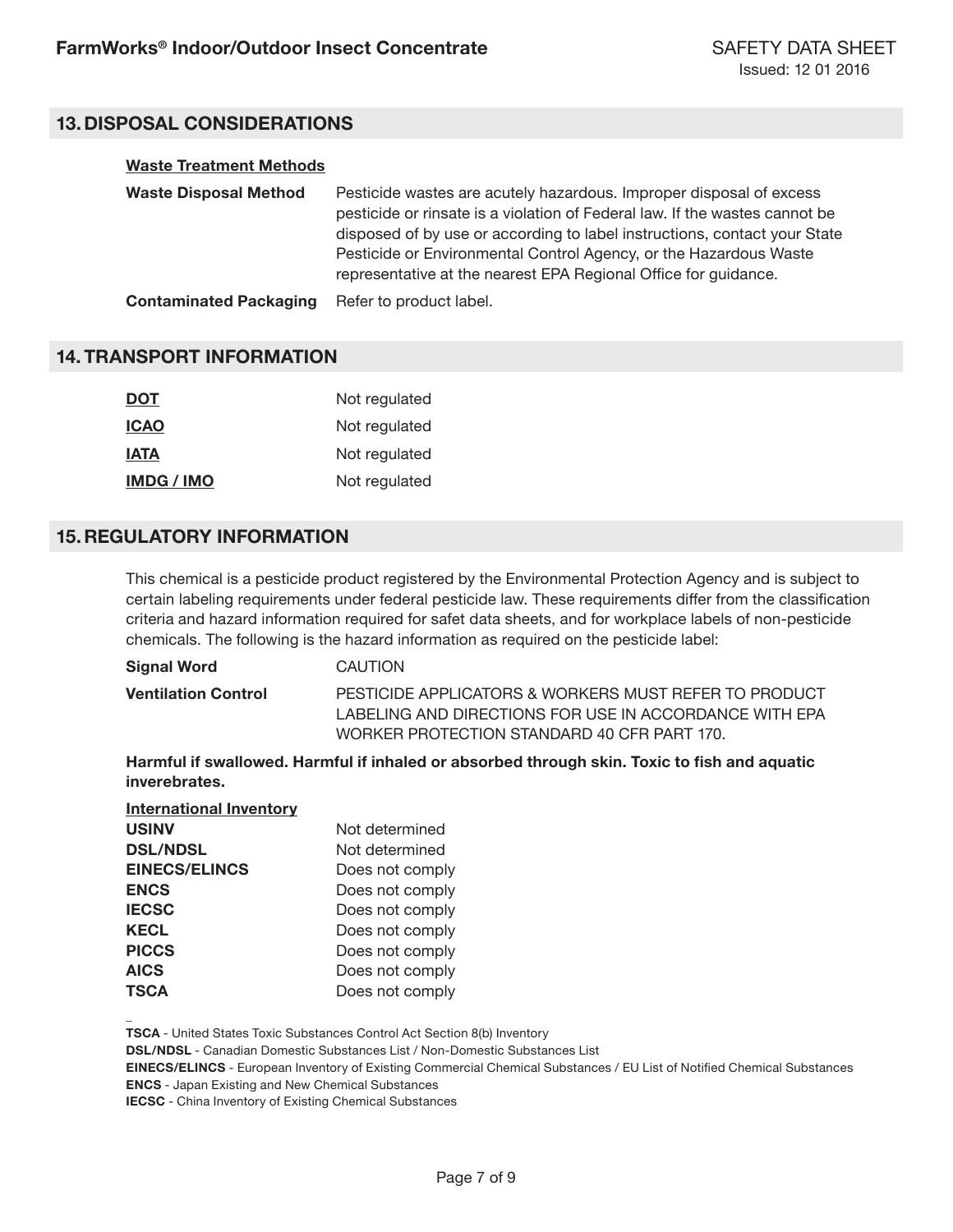**KECL** - Korean Existing and Evaluated Chemical Substances **PICCS** - Philippines Inventory of Chemicals and Chemical Substances **AICS** - Australian Inventory of Chemical Substances

## **Federal Regulations**

## **SARA 313**

Section 313 of Title III of the Superfund Amendments and Reauthorization Act of 1986 (SARA). This product contains a chemical or chemicals which are subject to the reporting requirements of the Act and Title 40n of the Code of Federal Regulations, Part 372:

| <b>Chemical Name</b> | <b>CAS-No</b> | Weight % | <b>SARA 313 - Threshold Values</b> |
|----------------------|---------------|----------|------------------------------------|
| Bifenthrin technical | 82657-04-3    | 7.S      | ט ו                                |

## **SARA 311 / 312 Hazardous Categorization**

| <b>Acute Health Hazard</b>                  | Yes |
|---------------------------------------------|-----|
| <b>Chronic Health Hazard</b>                | N٥  |
| Fire Hazard                                 | N٥  |
| Sudden Release of<br><b>Pressure Hazard</b> | N٥  |
| <b>Reactive Hazard</b>                      | N٥  |
| <b>CERCLA</b><br><b>SARA Product RQ</b>     | O   |
| <b>RCRA</b><br><b>Pesticide Information</b> |     |
| <b>State Regulations</b>                    |     |

**State Right-to-Know**

| <b>Chemical Name</b>           | <b>Massachusetts</b> | <b>New Jersey</b> | <b>Pennsylvania</b> | <b>Illinois</b> | <b>Rhode Island</b> |
|--------------------------------|----------------------|-------------------|---------------------|-----------------|---------------------|
| <b>Bifenthrin</b><br>technical |                      |                   |                     |                 |                     |

## **International Regulations**

## **U.S. EPA Label Information**

**EPA Registration Number** 70506-24-84009

## **16.OTHER INFORMATION**

## **NFPA HEALTH** 1 **FLAMMABILITY** 1 **ISTABILITY** 0 **PHYSICAL HAZARD** -

Ragan and Massey, Inc. believes that the information and recommendations contained herein (including data and statements) are accurate as of the date hereof. NO WARRANTY OF FITNESS FOR ANY PARTICULAR PURPOSE, WARRANTY OF MERCHANTABILITY, OR ANY OTHER WARRANTY, EXPRESSED OR IMPLIED, IS MADE CONCERNING THE INFORMATION PROVIDED HEREIN. The information provided herein relates only to the specific product designated and may not be valid where such product is used in combination with other materials or in any process. Further, since the conditions and methods of use are beyond the control of Ragan and Massey, Inc. Ragan and Massey, Inc. expressly disclaims any and all liability as to any results obtained or arising from any use of the product or reliance on such information.